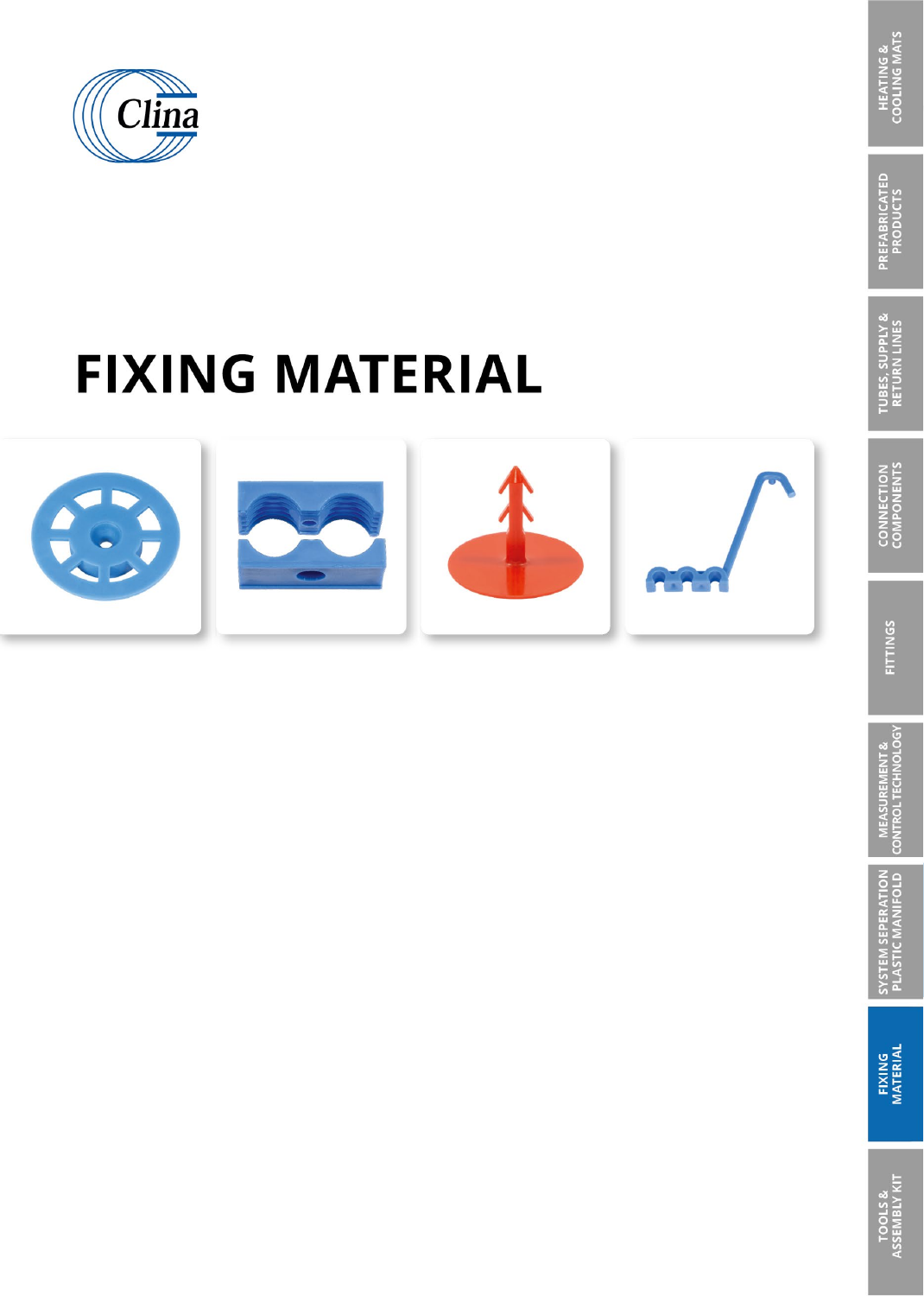

PRODUCT GROUP B

# **10 Fixing Material**

# **10.1 ADHESIVE**

The Clina Adhesive is used for the attachment of Clina Capillary Tube Mats in metal ceiling elements. The processing can be made with a customary short pile paint roller.

#### TECHNICAL DATA

| <b>DESCRIPTION</b>                   | adhesive                                                                                           |
|--------------------------------------|----------------------------------------------------------------------------------------------------|
| <b>ITEM NO.</b>                      | <b>VKD 10</b>                                                                                      |
| <b>CONTENT</b>                       | 10 <sub>kg</sub>                                                                                   |
| <b>PROCESSING TEMPERATURE</b>        | 15-25 °C                                                                                           |
| <b>TRANSPORT/STORAGE TEMPERATURE</b> | not below 5 °C, sensitive to frost,<br>pay attention to date of minimum durability (uno-<br>pened) |
| <b>APPLICATION</b>                   | on the capillary tube mat, apply only on one side                                                  |
| <b>DELUTION</b>                      | not necessary, possible with water                                                                 |
| <b>CLEANING (TOOLS)</b>              | with water                                                                                         |
| <b>COVERAGE</b>                      | approx. 30-50 g/m <sup>2</sup> capillary tube mat                                                  |



**Processing instruction: The Clina Adhesive VKD 10 has to be applied undiluted.**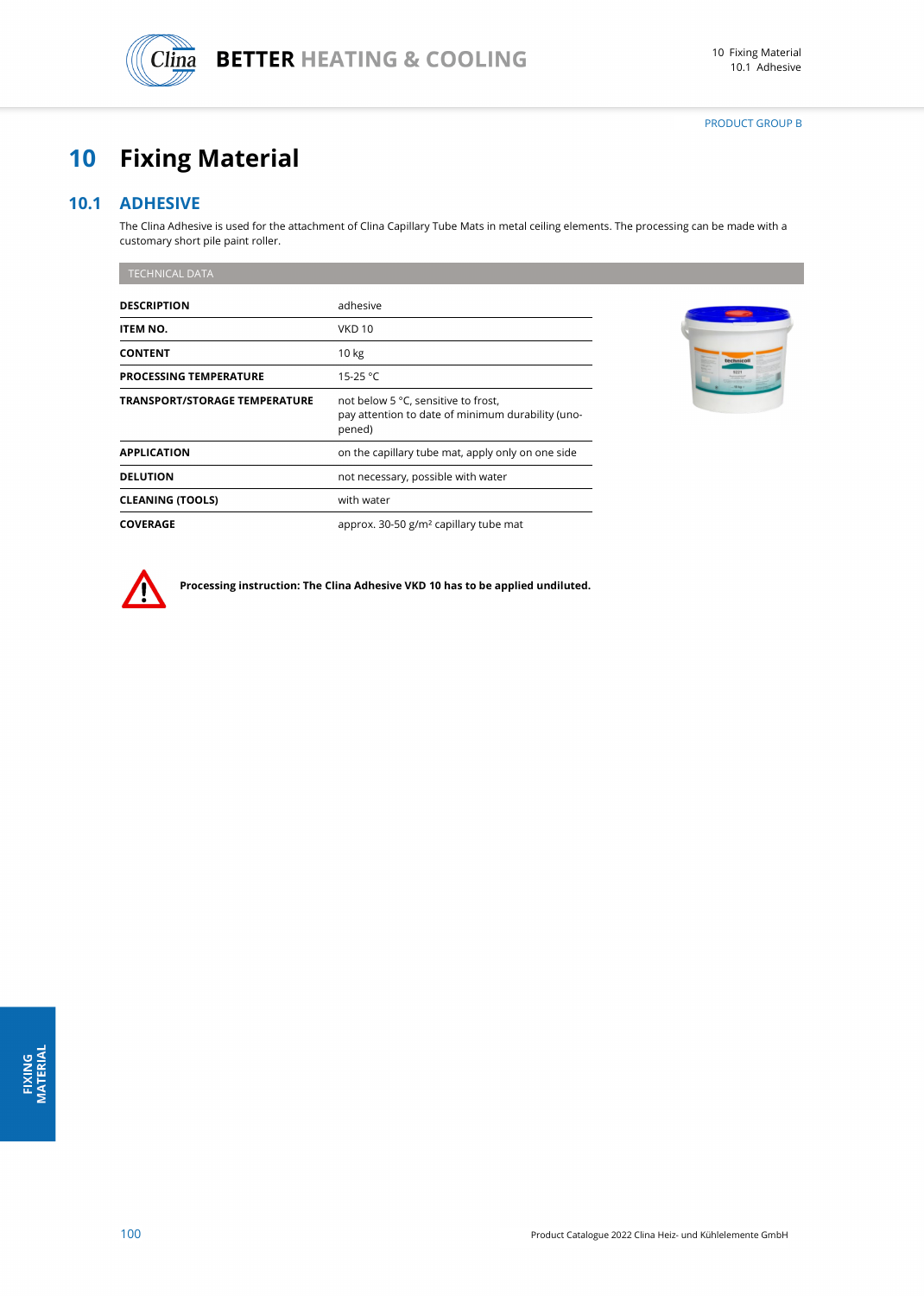

#### **10.2 OMEGA RIBBON/DISTANCE PIECE**

Clina distance pieces, also called Omega ribbons, are components of each Clina capillary tube mat. They have the function to hold the capillary tubes in a defined distance.

| <b>TECHNICAL DATA</b>                                          |                                                  |                |
|----------------------------------------------------------------|--------------------------------------------------|----------------|
| <b>DESCRIPTION</b>                                             | Omega ribbon, distance piece for capillary tubes |                |
| <b>ITEM NO.</b>                                                | VAB 10 and VABB 10                               | <b>DOMOTOR</b> |
| <b>AVAILABLE FOR CAPILLARY</b><br><b>TUBES</b>                 | $3.4 \times 0.55$ mm and $4.3 \times 0.8$ mm     |                |
| <b>LENGTH</b>                                                  | 1000 mm                                          |                |
| <b>CENTRE-TO-CENTRE DISTANCE</b><br><b>FOR CAPILLARY TUBES</b> | $10 \text{ mm}$                                  |                |
| <b>MATERIAL/COLOUR</b>                                         | plastic/blue                                     |                |

# **10.3 DOUBLE CLAMP**

A special double pipe clamp for the Clina capillary tube mat type S and SB (mat distributor pipe 20 x 2,0 mm). The double clamp has the function to fix the mat distributor pipes in place. Afterwards, the mat can be tightened and installed further. Of course, this clamp also can be used to fix DN 15 pipes.

| <b>TECHNICAL DATA</b>  |                                                                                                                                                                                           |  |
|------------------------|-------------------------------------------------------------------------------------------------------------------------------------------------------------------------------------------|--|
| <b>DESCRIPTION</b>     | double clamp, for fixing the mat distributor pipes to the subsur-<br>face, especially suitable for Clina capillary tube mats type S and<br>SB and for pipes $\varnothing$ outside = 20 mm |  |
| <b>ITEM NO.</b>        | <b>FDS 20</b>                                                                                                                                                                             |  |
| Ø INSIDE               | $20 \text{ mm}$                                                                                                                                                                           |  |
| <b>MATERIAL/COLOUR</b> | plastic/blue                                                                                                                                                                              |  |

#### **10.4 PIPE BEND HOLDER**

Plastic pipe bend holder for fixation of PP-pipe 20 x 2,0 mm in 90° angel. Very long pipe guide, whereby a clean and a flow favourable 90° angel is reached. The permissible bending radius 5 x D is kept and is not exceeded when inserting the pipe (no buckling risk for the pipe).

| <b>TECHNICAL DATA</b>  |                                                                    |  |
|------------------------|--------------------------------------------------------------------|--|
| <b>DESCRIPTION</b>     | pipe bend holder, for fixation of PP-pipe 20 x 2,0 mm in 90° angle |  |
| <b>ITEM NO.</b>        | VRBH 20                                                            |  |
| <b>LEG LENGTH</b>      | $150 \text{ mm}$                                                   |  |
| <b>MATERIAL/COLOUR</b> | plastic/black                                                      |  |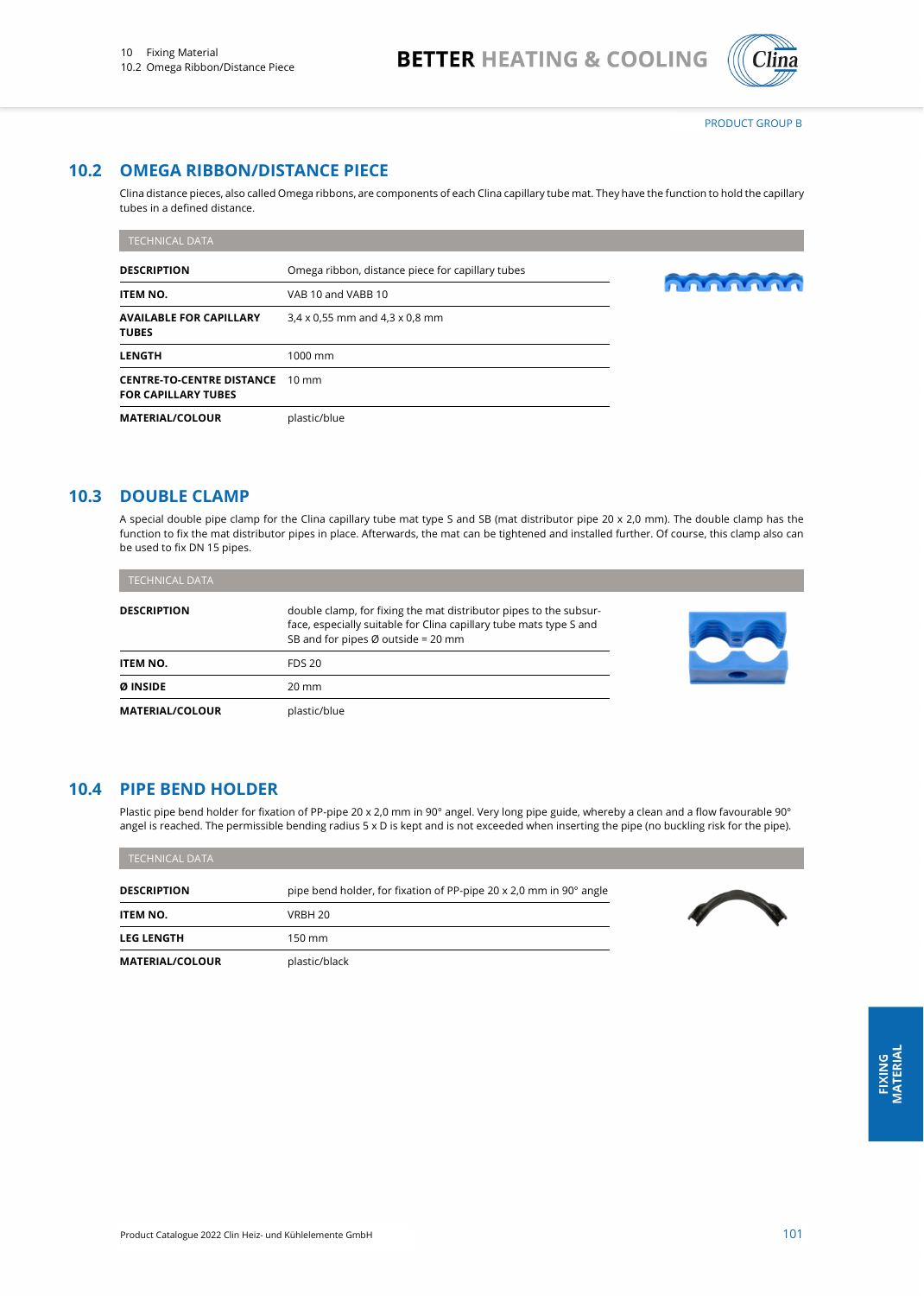

PRODUCT GROUP B

#### **10.5 PLASTIC NAIL**

Plastic nail suitable for the fixation of the capillary tube mats to the wall, the ceiling or the floor.

| <b>TECHNICAL DATA</b>  |                  |  |
|------------------------|------------------|--|
| <b>DESCRIPTION</b>     | plastic nail     |  |
| <b>ITEM NO.</b>        | <b>VKN 30</b>    |  |
| <b>PACKAGING UNIT</b>  | 100 pieces       |  |
| <b>DISK DIAMETER</b>   | 35 mm            |  |
| <b>SHAFT LENGTH</b>    | $30 \text{ mm}$  |  |
| <b>BORE DIAMETER</b>   | $5 \, \text{mm}$ |  |
| <b>MATERIAL/COLOUR</b> | plastic/red      |  |

# **10.6 CLINA OPTIFIX**

Plastic disc suitable for the fixation of the capillary tube mats to the wall, the ceiling or the floor (e.g., by means of a powder-actuated tool). Clina OptiFix can be fixed mechanically with a steel nail on all common concrete qualities.

| <b>TECHNICAL DATA</b>  |                |  |
|------------------------|----------------|--|
| <b>DESCRIPTION</b>     | Clina OptiFix  |  |
| <b>ITEM NO.</b>        | <b>VOF</b>     |  |
| <b>PACKAGING UNIT</b>  | 100 pieces     |  |
| <b>DISC DIAMETER</b>   | 40 mm          |  |
| <b>HEIGHT</b>          | $7 \text{ mm}$ |  |
| <b>BORE DIAMETER</b>   | 4 mm           |  |
| <b>MATERIAL/COLOUR</b> | plastic/blue   |  |

# **10.7 PLASTIC PIPE HOOK**

Plastic pipe hook to fix the pipe of the capillary tube mat or other pipes to the wall, the ceiling or the floor.

| <b>TECHNICAL DATA</b>     |                   |               |  |
|---------------------------|-------------------|---------------|--|
| <b>DESCRIPTION</b>        | plastic pipe hook |               |  |
| <b>ITEM NO.</b>           | <b>VDH 60</b>     | <b>VDH 80</b> |  |
| <b>PACKAGING UNIT</b>     | 50 pieces         | 50 pieces     |  |
| <b>MAX. PIPE DIAMETER</b> | $32 \text{ mm}$   | 32 mm         |  |
| <b>SHAFT LENGTH</b>       | 60 mm             | 80 mm         |  |
| <b>BORE DIAMETER</b>      | 80 mm             | 80 mm         |  |
| <b>MATERIAL/COLOUR</b>    | plastic/black     | plastic/black |  |